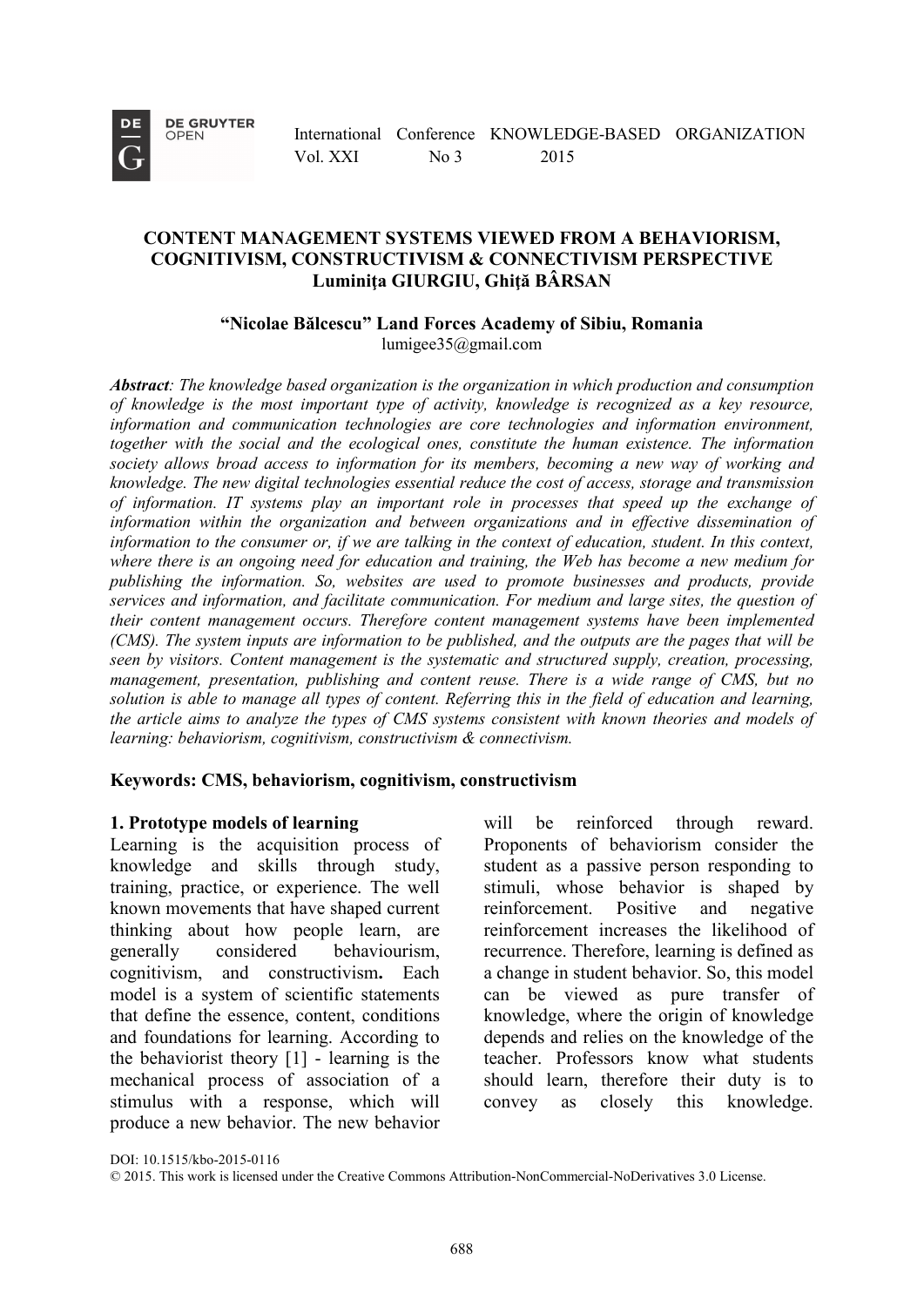The knowledge transmitted is especially prepared to allow students a fast adoption of long duration (the so-called didactic training). There is a link between this model and the behaviorist theory, but this is an outdated theory of learning considering that the teacher is not interested to control or observe specific activities of the learning process, only checking the final result.

The next theory, the cognitivism, came as a response to behaviourism. From the teacher point of view, this model involves an active process of learning which have to be planned, verified and well thought. On the other hand, the person who learns is an active person, his activity being considered as a prerequisite for learning. The students are involved in reflection and metacognitive activities which directs them in monitoring their own learning. This model is suitable for solving problems when concepts are complex and require being separated in smaller parts. Here, the concepts, ideas of the problems are related to prior knowledge, which in turn helps the student develop a stronger understanding. The whole learning process with all the steps, all the problems and all the provisional results are under the supervision of the

teacher, his aim being to assist in the process of thinking of the students and help them build a consistent mental model. The student's mind could be viewed as a computer, it processes the information that comes as an input, and then the processed information is stored away to be retrieved later, when needed.

When knowledge is constructed through personal experience and interactions with the outside world, students are active participants in constructing knowledge and the teacher is just a facilitator, then it comes to the theory of constructivism. Here, the student is the builder of its own knowledge and learning, and the teacher is the manager of training situations, autonomy being actively supported and encouraged.

The model of constructivism focuses on the way learners create meaning through a<br>series of individual experiences or series of individual experiences or interactions, placing emphasis on providing a suitable learning environment which allows students to acquire, explore, and test new knowledge on their own. Each one can create their own mental models in order to deal with new situations and experiences (see Table 1 that concludes the models) [3].

| Questions                                           | Behaviourism                                                                                                                 | Cognitivism                        | Constructivism                                              | $ $ Connectivism                                                                         |
|-----------------------------------------------------|------------------------------------------------------------------------------------------------------------------------------|------------------------------------|-------------------------------------------------------------|------------------------------------------------------------------------------------------|
| How does<br>learning<br>occur?                      | Black box -<br>observable<br>behaviour main<br>focus                                                                         | Structured,<br>computational       | Social, meaning<br>created by each<br>learner<br>(personal) | Distributed within a<br>network,<br>technologically<br>enhanced,<br>recognizing patterns |
| What factors<br>linfluence<br>$\parallel$ learning? | Nature of reward,<br>punishment, stimuli   previous                                                                          | Existing<br>schema.<br>experiences | Engagement,<br>participation,<br>social, cultural           | Diversity of network                                                                     |
| What is the<br>role of<br>memory?                   | Memory is<br>hardwiring of<br>repeated<br>experiences - where   storage,<br>reward and<br>punishment are<br>most influential | Encoding,<br>retrieval             | Prior knowledge<br>remixed to<br>current context            | Adaptive patterns,<br>representative of<br>current state, existing<br>in networks        |

*Table 1 Behaviorism, Cognitivism, Constructivism & Connectivism*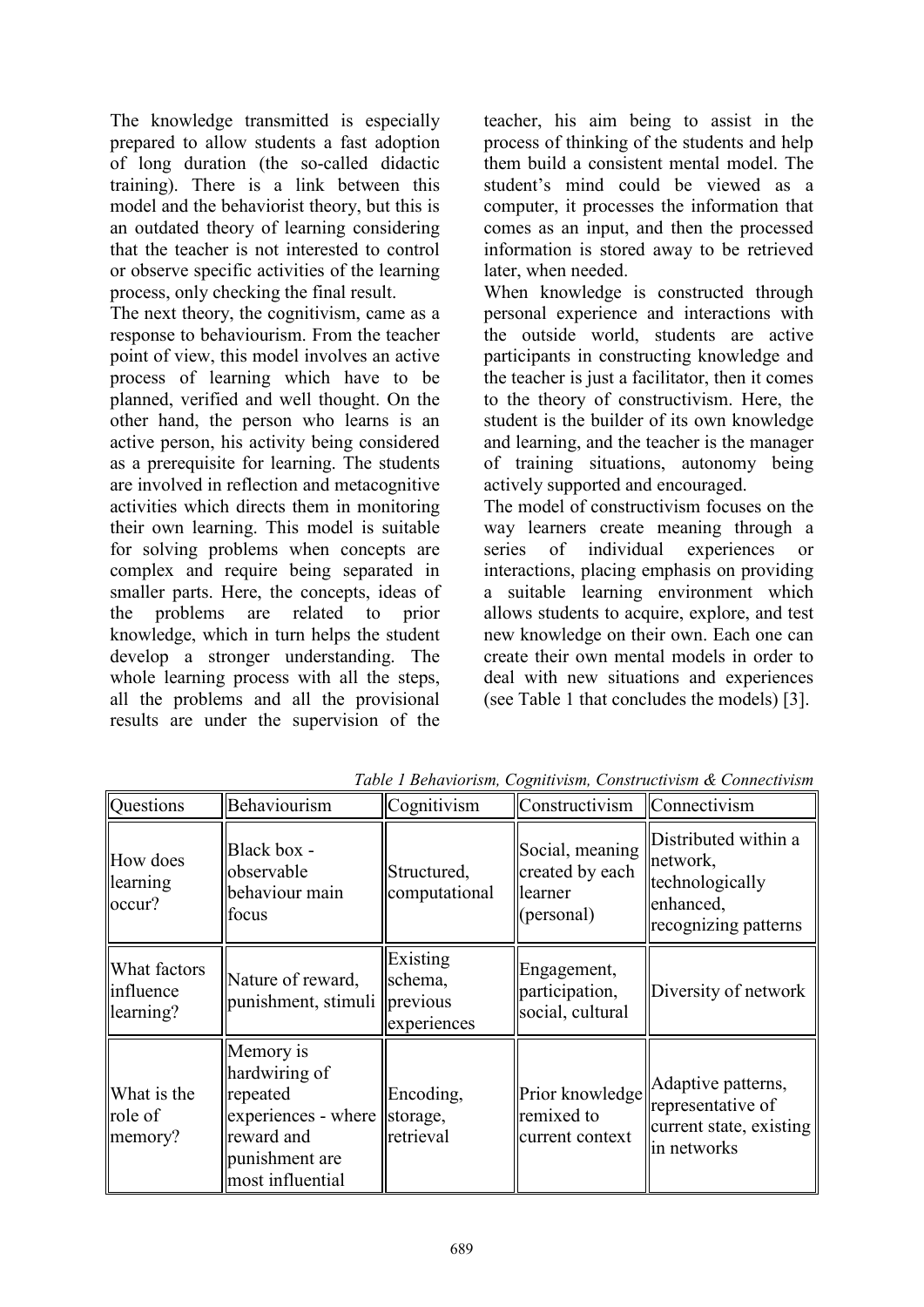| How does<br>transfer<br> occur?                     | Stimulus, response                             | Duplicating<br>knowledge<br>constructs of<br>"knower" | <b>Socialization</b> | $\sqrt{\frac{1}{2}}$ Connecting to<br>(adding nodes)                      |
|-----------------------------------------------------|------------------------------------------------|-------------------------------------------------------|----------------------|---------------------------------------------------------------------------|
| What types of<br>learning are<br>by this<br>theory? | best explained Task-based learning objectives, | Reasoning, clear<br>problem solving                   | Social, vague        | Complex learning,<br>rapid changing core,<br>diverse knowledge<br>sources |

In the twentieth century, the largest technological and social event at the same time, was the emergence of the Internet. Mihai Drăgănescu [1] states that "in essence the information society is the society based on the Internet". Having this in view, we can consider that in the web world the learner is surrounded by information and it is up to him to makes connections between information in order to build knowledge. This connected web offers learners the opportunity to stay upto-date with all sort of content as it changes. The following statements [2] illustrate the concept of connectivism: "Learning and knowledge rests in diversity of opinions; Learning is the process of connecting specialized nodes or information sources; Learning may reside in non-human appliances; Capacity to know more is more critical than what is currently known; Nurturing and maintaining connections is needed to facilitate learning; The ability to identify connections between concepts is important; Maintaining current and accurate knowledge is the purpose in connectivist activities; Decision-making is a learning process as information can change and what is viewed as correct one day may be incorrect the next". The digital era allows learners to set up RSS feeds, follow organizations on Twitter, link to certain sites, search all kind of available resources, with which they can build a learning network that is constantly growing.

# **2. Teaching types inferred**

From the discussed models, there could be inferred accordingly, three types of teaching - in connection with which will be presented the different types of CMS. So, the first type, corresponding to the behaviourist model, could be defined as pure knowledge transfer: the origin of knowledge depends and relies only on teacher knowledge; he knew what students should learn, his only obligation being to transmit this knowledge as closely. Students receive compulsory response to any type of information they want, while teacher checks and are only interested in the final answer/result.

The acquisition, processing, and collecting knowledge could be the second type of teaching, corresponding to the cognitive model, where all tasks and exercises are designed and presented by teacher, his purpose being to help students overcome their unfair premises and wrong attitude, to assist student's thinking process and help them build a consistent mental model.

Developing, inventing, and building knowledge is the third type of teaching, corresponding to the two last discussed models. There, the teacher with the students, they have the task of students, they have the task of understanding a situation where the result is not previously determined. They need to better control the situation, and there is a very little difference between teacher and student, in terms of teacher's experience and knowledge about the way of thinking in complex situations. Professor has the role of facilitator, teaching students to take control and direction, to invent new things and to generate new knowledge, and provides them a supportive environment. That environment should be a place of inspiration, something sufficiently complex,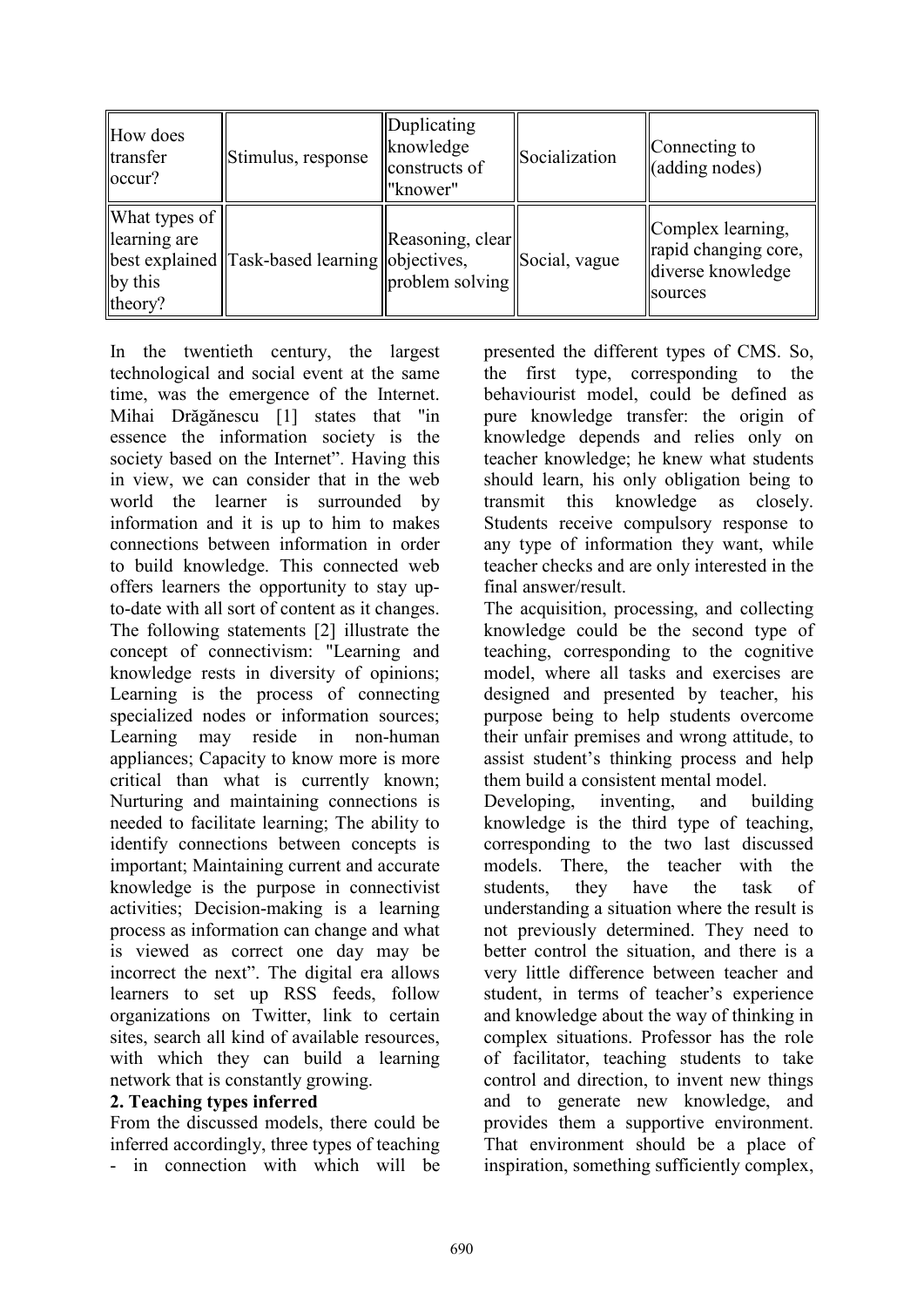uncertain, instable and unique that traditional learning could not help and even count.

# **3. Types of CMS in terms of models**

From user interaction, be it websites administrators or everyday users, to new forms of technology and the ability of websites to obtain and efficiently process their feedbacks, resulted a set of new concepts where the content management one has boosted the development of high performance content management systems. Given the complexity of web sites and the lack of a standard model, uniform definition of CMS and its constituent parts is very difficult. CMS is based on the web 2.0 concept which states that the importance of the internet will be increasingly given to the user-created content.

## **3.1. "Traditional" CMS**

In terms of education, copyright can map the educational functions: the position of the professor, the assistant, the guestprofessor for content and of the main professor or administrator for the organizational issues. The person to whom it is offered contents is the student learner. It should be quite clear that this type of CMS represents, in this view, a knowledge transfer model of the first type of teaching. The software is installed on a web server while users access the system from any location with their web browser. Typical examples of this type of CMS are: OPEN CMS http://www.opencms.org/, Plone http://plone.org/, Typo3 http://typo3.org/, ZMS [http://www.zms-publishing.com/.](http://www.zms-publishing.com/)

**3.2. Weblog Content Management Server** Being a web publication that contains periodic announcements or different pieces of information that are displayed, usually in reverse chronological order, i.e. from the most recent to the oldest, weblogs can be used as discussion tools for personal thinking. Here are two functions that are important in the educational context: TrackBack - it is an automatic notification mechanism that allows authors referencing one of the open discussions on the Internet, and Web Syndication - it is a way of introducing the online service, which is in a special format  $(RSS = Rich Site Summary)$ to which authors can subscribe and integrate text to the source from which they have subscribed.

Weblogs can produce worldwide discussion's distribution With its characteristic of writing short personal comments, weblogs animate discussion within the place the comment occurred, but also supports a kind of meta-understanding weblog, so as to broaden the discussion around the world. In this sense weblogs are suitable for the second type of teaching. Illustrative in this respect are: http://weblogg-ed.com/,

http://edublogs.org/, http://b2evolution.net/, http://www.blogger.com/start, http://www.typepad.com/.

## **3.3. Collaboration-oriented CMS (C-CMS or Groupware)**

One essential thing about these systems is the development and management of shared resources. Here there is a kind of protected interaction of the specific groups. Where these interactions appear, there is no public. Also, there is no explicit purpose for the specific objective of learning: learning members of this group learn by working and collaborating together. Even if there may be differing systems of copyright, a prototype application treats all members of the working group equally. In our theoretical framework this type of CMS is the perfect model of the third type of teaching. Typical examples of this category are:

BSCW: http://bscw.fit.fraunhofer.de/, and http://www.bscw.de/, Convea: http://www.convea.com/, EGroupware: http://www.egroupware.org/, IBM Lotus Notes: http://www-306.ibm.com/software/lotus/, PhpGropupware:http://www.phpgroupware.org/.

## **3.4 Content-Community-Collaboration Management (C3MS)**

These CMS enables virtual communities to develop domain specific content.They use collaborative mechanisms and many specialized modules (e.g. who is online, ratings, surveys, reviews, quotes, etc.), being very community oriented. The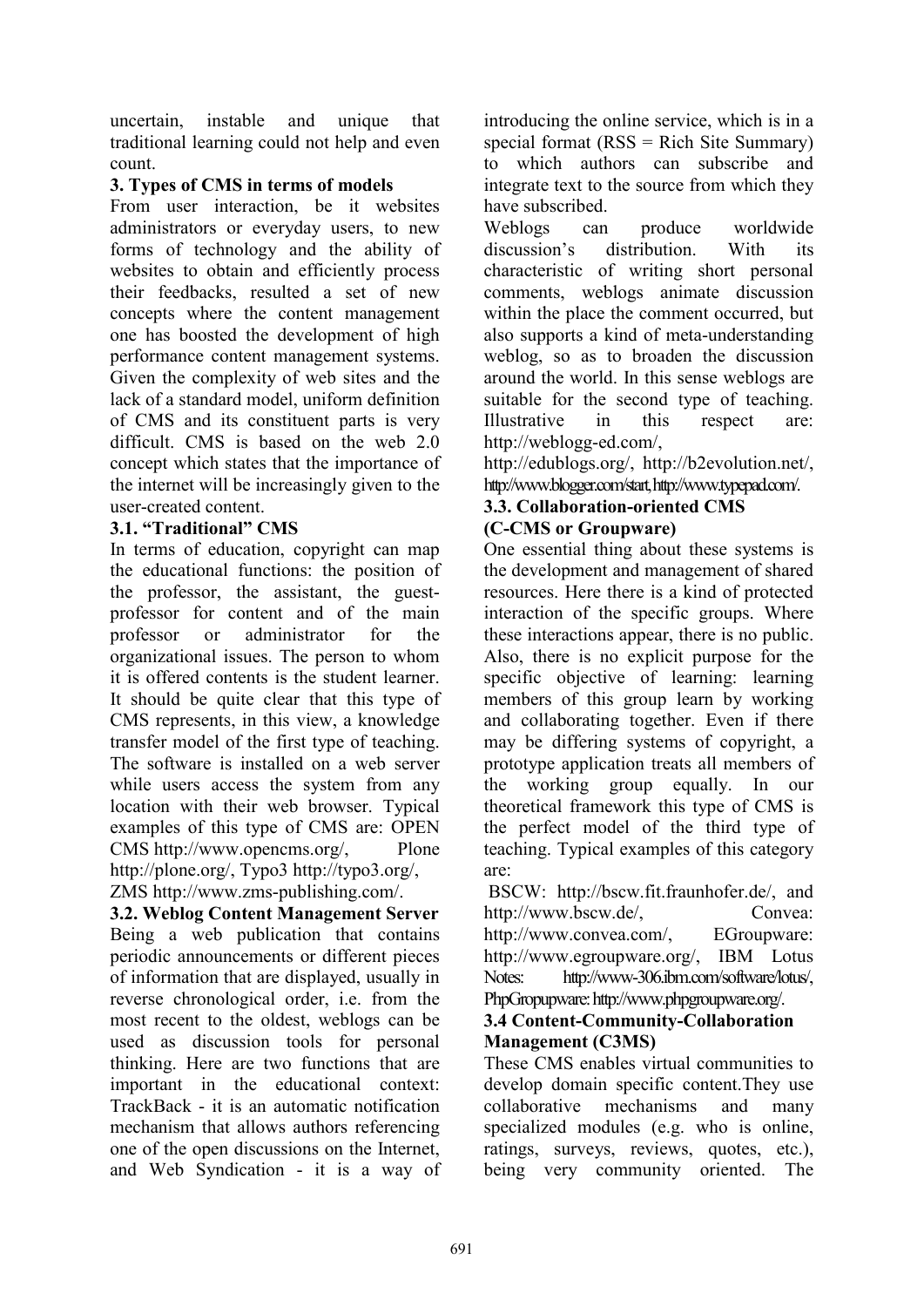C3CMS may feature traditional CMS and collaborative weblogs. Combining all the possibilities of a web site, C3CMS can be used to build a specific storage area. The perfect match for C3CMS is, as its name means, the third type of teaching. Typical examples of this category are:

PhpNuke:http://phpnuke.org/

PostNuke: http://www.postnuke.com/.

## **3.5. Viki Systems**

Wiki systems' features are contrary to the central features of the traditional CMS systems that provide different rights for different categories of users. The basic principle of Wikis can be expressed with the phrase: everybody can change everything! Behind this simple approach is hidden, in terms of teachers, the assumption of an ideal consensual communication structure. CMS-Wiki is a group of applications (WikiWebs) that uses their system of publishing special markup languages (WikiWords). The interface is extremely simple and this is one of the main reasons for their rapid and extensive distribution. Like Groupware, Wikis is collaboration oriented-software, but it pushes the notion of collaboration to the limit. Wiki break the boundaries of a specific group (everyone on the planet has the freedom to collaborate) and a of a clearly defined rights system (everybody can write, read, add, revise and edit and even delete a particular article). Nobody is the owner of the item that he initiated. In this theoretical framework, Wiki is positioned in the third type of teaching. Typical examples are: Wiki: http://c2.com/cgi-bin/wiki (the original Wiki ), Twiki: http://twiki.org/(for business use),Swiki:http://minnow.cc.gatech.edu/swiki (based on the Squeak programming system), Zwiki: http://www.zwiki.org/FrontPage (based on Zope),JSPWiki:http://www.jspwiki.org/Wiki.jsp (based on Java Server Pages).

# **4. Conclusions**

The use of CMS systems viewed from one of the theories and models perspective could be very effective having in view the addressed situations and the specific users. Depending on the given situation, every model and the corresponding type of CMS can prove their usefulness, strengths and weaknesses too.

Thus, the first model and type of CMS could be used to promote desirable behaviour of the learners and to combat certain disorders. Despite the obvious shortcomings of this theory, certain situation results have shown it to be remarkably effective because it guarantees specific learning, is ease to apply and the success of outcomes is easily measurable.

The second model and type of CMS proves its utility in problem solving situations; the very organized structure to learning leads to a harmonious learning where learners are<br>not overwhelmed with incoming not overwhelmed with incoming information and have necessary time to process smaller parts on the one hand, but on the other hand, it may become difficult to adjust to changes in what has already been processed and learned.

The area of use of the third model and type of CMS folds on problem-based learning; learners advance a comprehension of the importance of the problem, perceive the relevance of the topic, and build knowledge via their experiences. The strength resides in the fact that students construct knowledge and meaning, as the new information, facts, situations may relate their experiences, beliefs and attitudes. The weak part could be that individual attitudes and experiences generally vary. A determined, peculiar result may not always be achieved when different individuals move toward to the problem or task. A closer look into the CMS system's world, prove to be fascinating, because there are types that combine features from all discussed here, allowing thus the suitable mix for everyone, in terms of education, teaching and learning. One specific example is the eFront CMS system that is installed and used in our academy [4], and at least so far, it met the educational requirements in a complementary way at both the undergraduate program and the master and graduate studies.